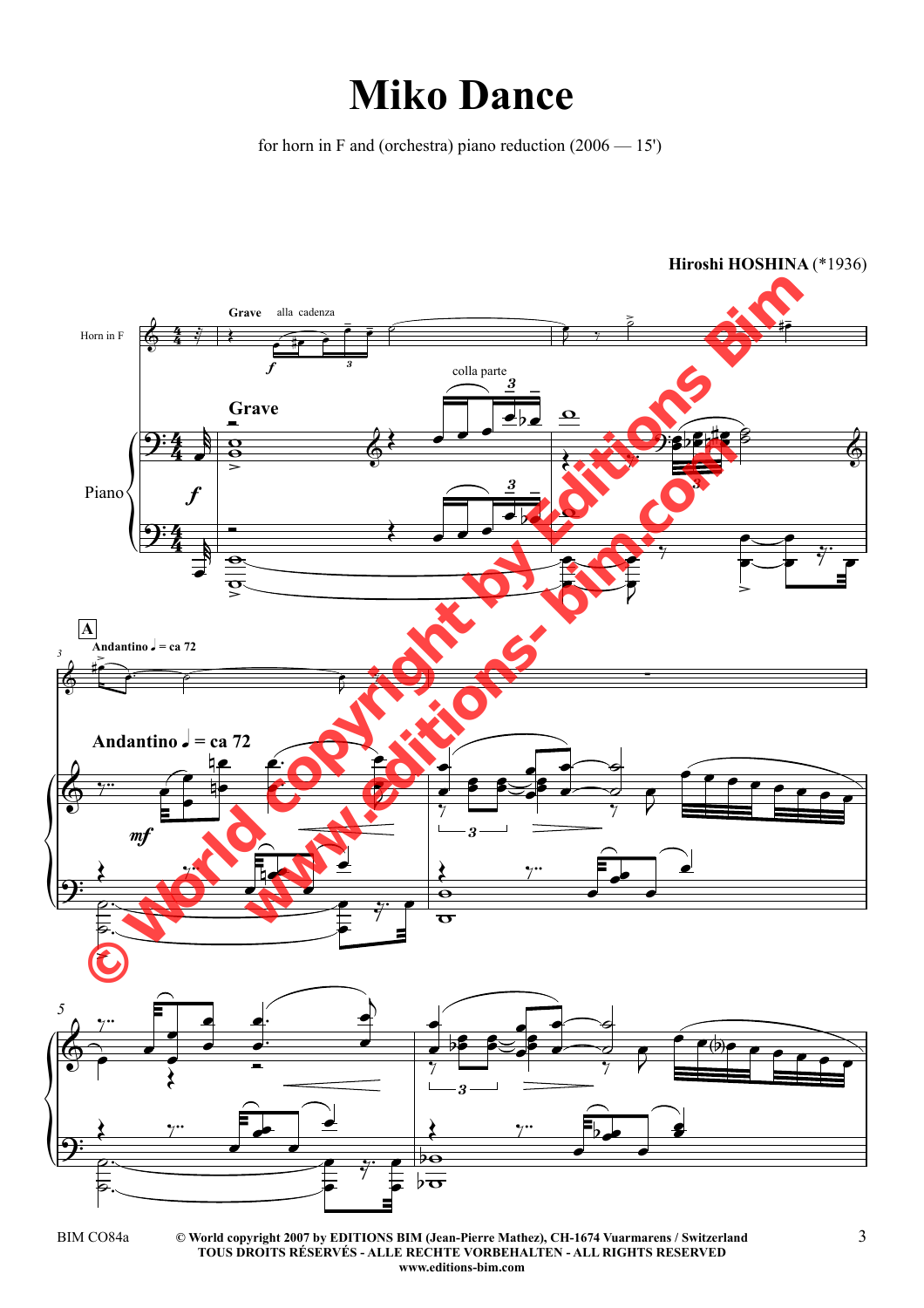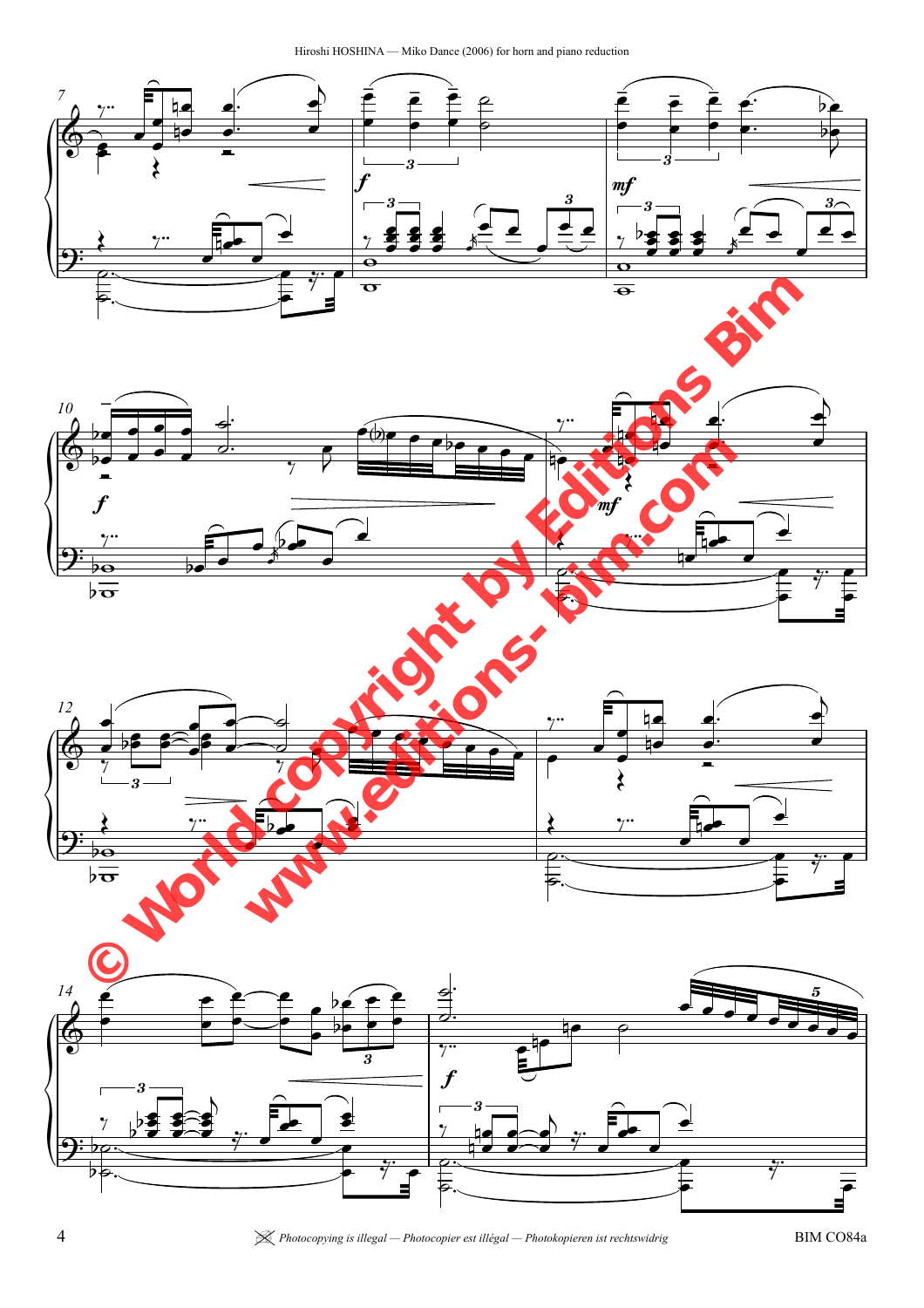

BIM CO84a | *Photocopying is illegal — Photocopier est illégal — Photokopieren ist rechtswidrig*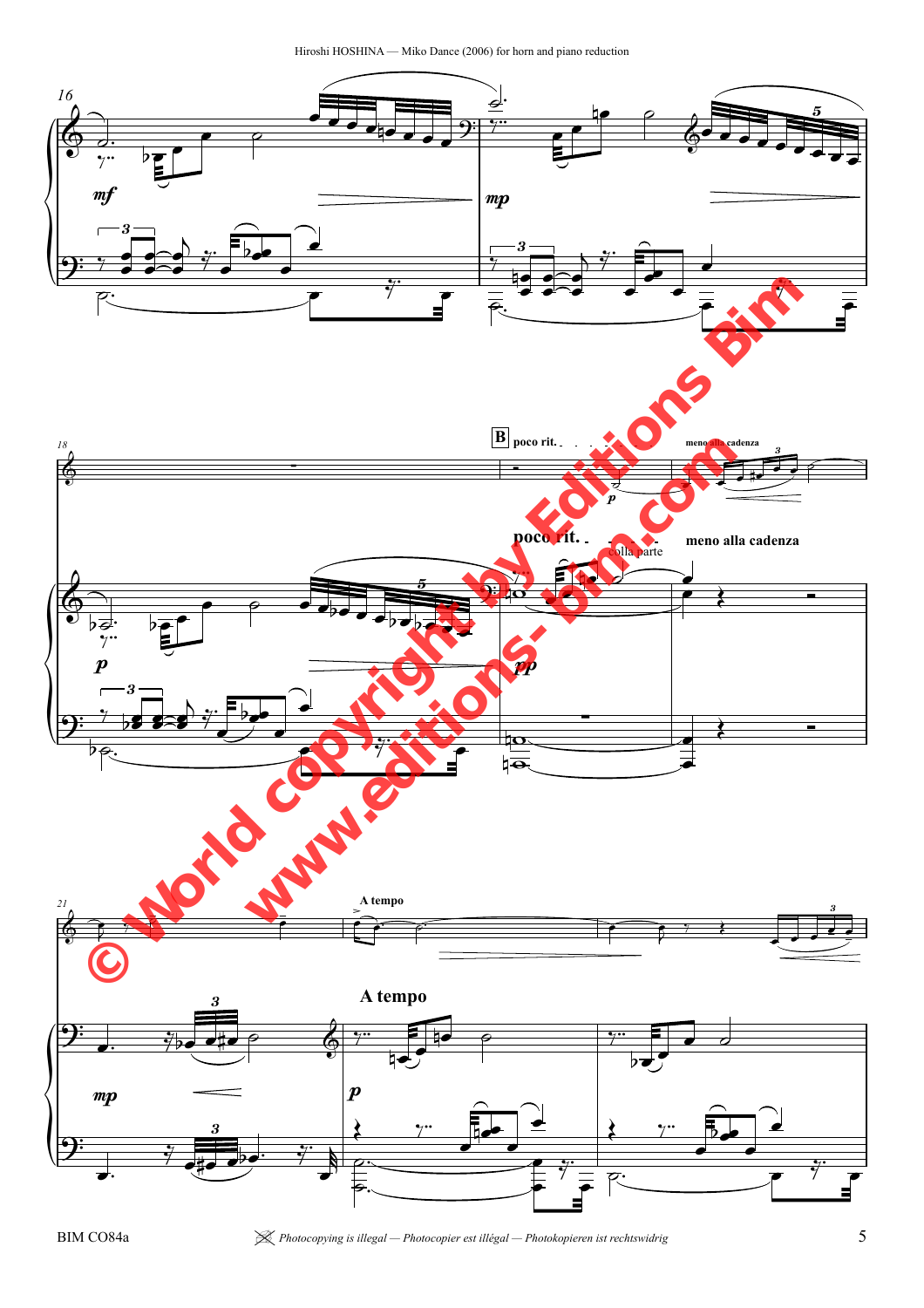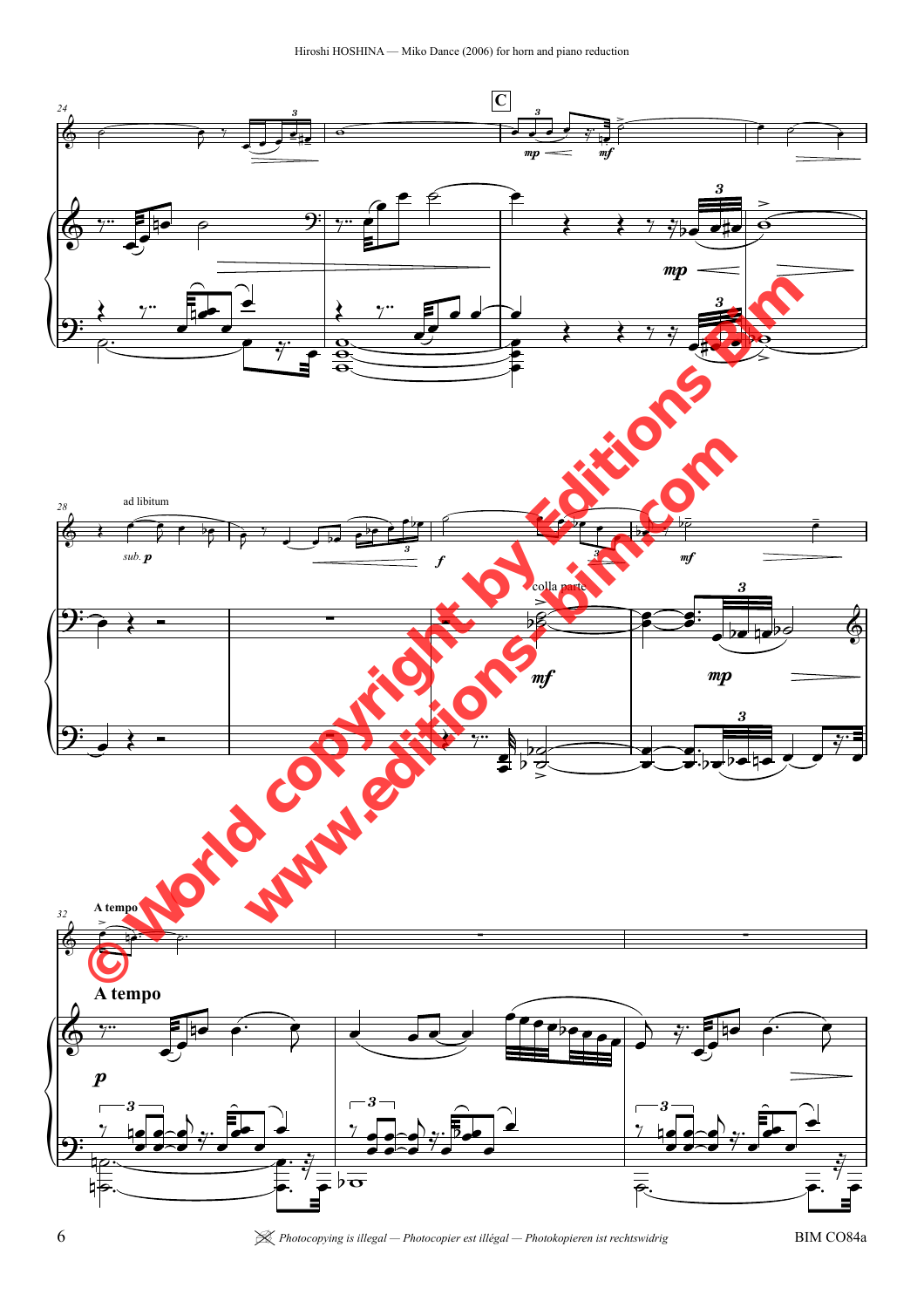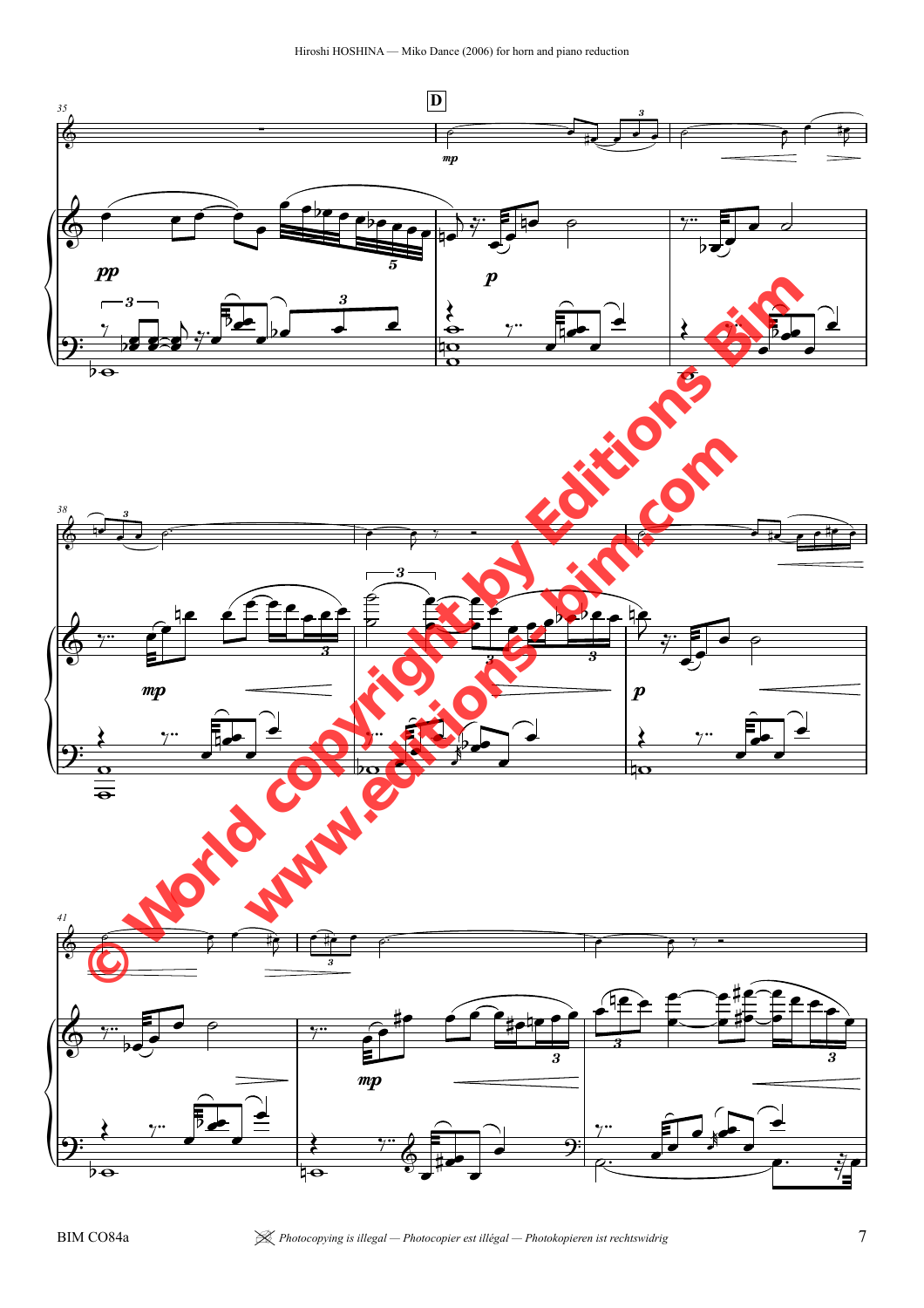## **Miko Dance**

for horn in F and orchestra  $(2006 - 15)$ 



**© World copyright 2007 by EDITIONS BIM (Jean-Pierre Mathez), CH-1674 Vuarmarens / Switzerland TOUS DROITS RÉSERVÉS - ALLE RECHTE VORBEHALTEN - ALL RIGHTS RESERVED www.editions-bim.com** BIM CO84b C World copyright 2007 by EDITIONS BIM (Jean-Pierre Mathez), CH-1674 Vuarmarens / Switzerland 3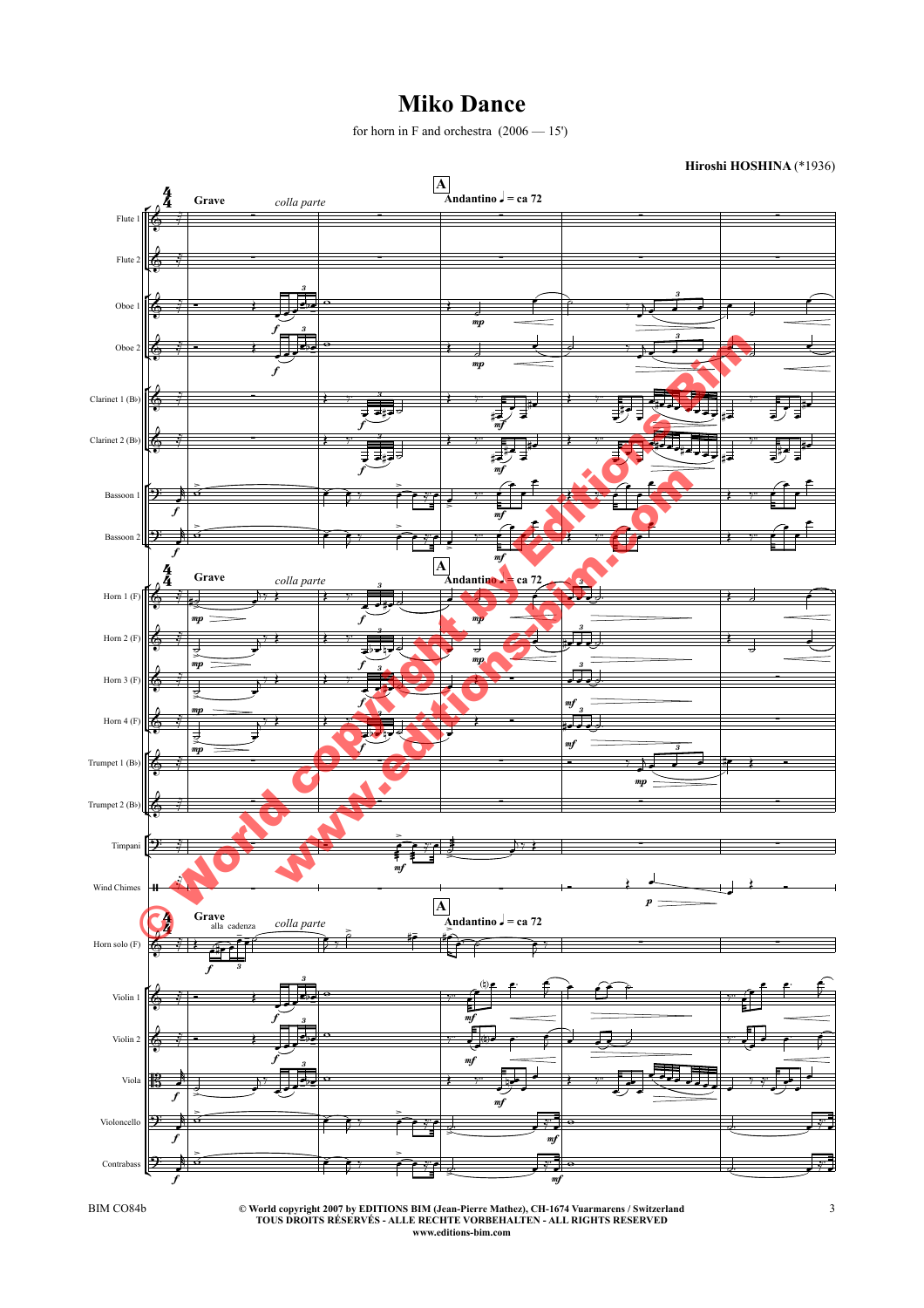

<sup>|</sup> *Photocopying is illegal — Photocopier est illégal — Photokopieren ist rechtswidrig* BIM CO84b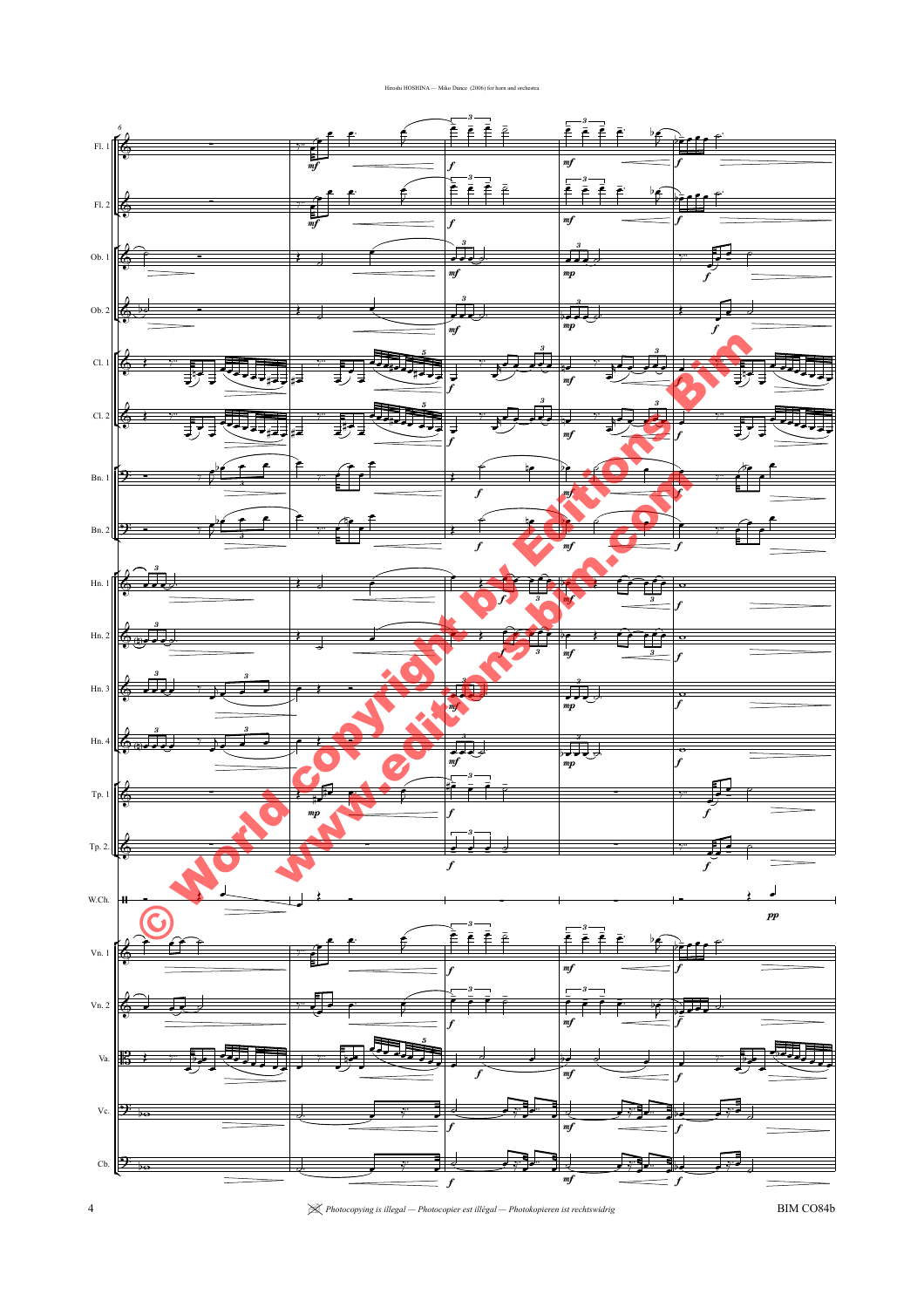

hi HOSHINA — Miko Dance (2006) for horn

BIM CO84b | *Photocopying is illegal — Photocopier est illégal — Photokopieren ist rechtswidrig*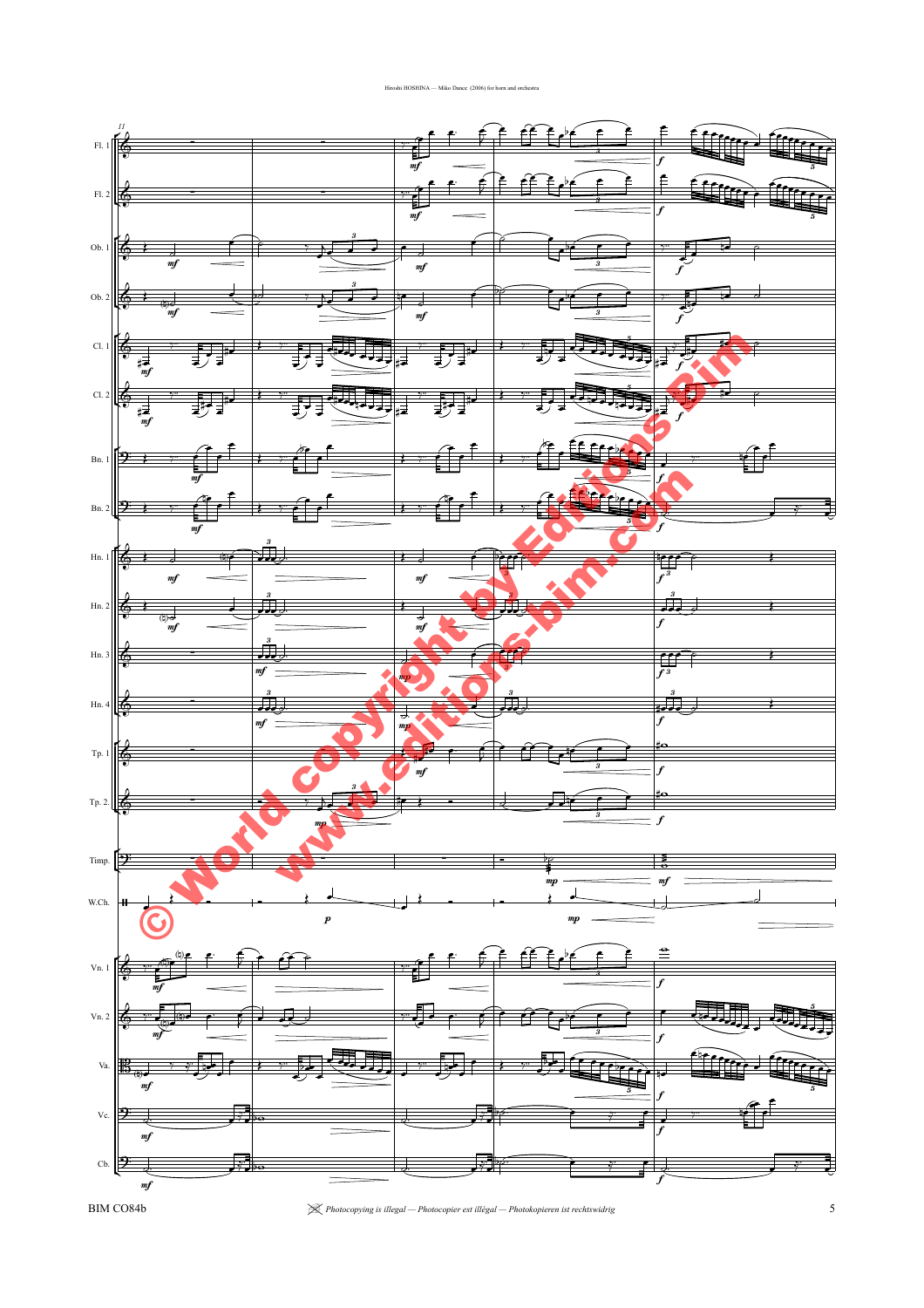

6

| *Photocopying is illegal — Photocopier est illégal — Photokopieren ist rechtswidrig* BIM CO84b